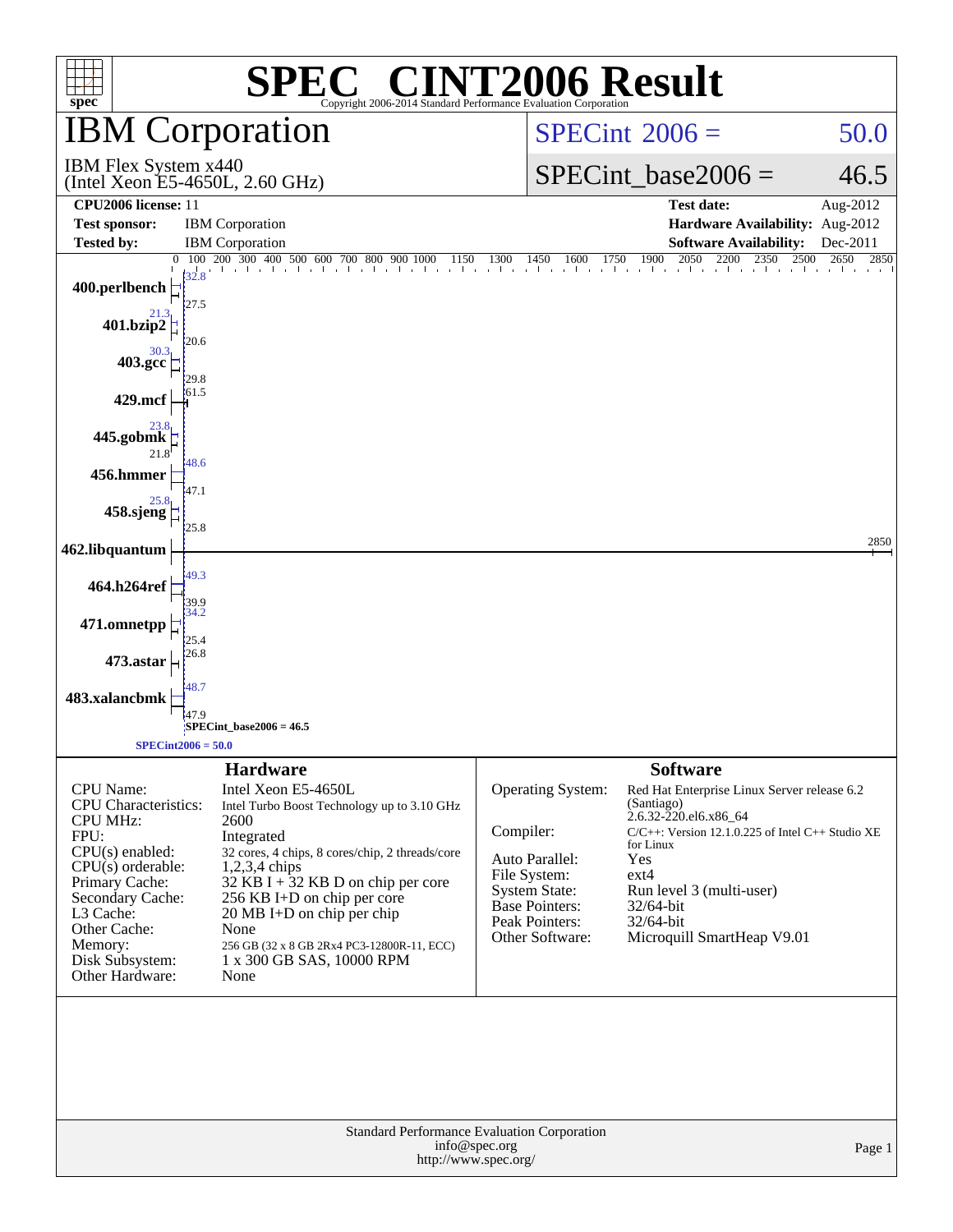

## IBM Corporation

#### $SPECint2006 = 50.0$  $SPECint2006 = 50.0$

IBM Flex System x440

(Intel Xeon E5-4650L, 2.60 GHz)

SPECint base2006 =  $46.5$ 

**[CPU2006 license:](http://www.spec.org/auto/cpu2006/Docs/result-fields.html#CPU2006license)** 11 **[Test date:](http://www.spec.org/auto/cpu2006/Docs/result-fields.html#Testdate)** Aug-2012 **[Test sponsor:](http://www.spec.org/auto/cpu2006/Docs/result-fields.html#Testsponsor)** IBM Corporation **[Hardware Availability:](http://www.spec.org/auto/cpu2006/Docs/result-fields.html#HardwareAvailability)** Aug-2012 **[Tested by:](http://www.spec.org/auto/cpu2006/Docs/result-fields.html#Testedby)** IBM Corporation **[Software Availability:](http://www.spec.org/auto/cpu2006/Docs/result-fields.html#SoftwareAvailability)** Dec-2011

#### **[Results Table](http://www.spec.org/auto/cpu2006/Docs/result-fields.html#ResultsTable)**

|                                                                                                                                                                | <b>Base</b>    |             |                |       |                |       | <b>Peak</b>    |              |                |              |                |              |
|----------------------------------------------------------------------------------------------------------------------------------------------------------------|----------------|-------------|----------------|-------|----------------|-------|----------------|--------------|----------------|--------------|----------------|--------------|
| <b>Benchmark</b>                                                                                                                                               | <b>Seconds</b> | Ratio       | <b>Seconds</b> | Ratio | <b>Seconds</b> | Ratio | <b>Seconds</b> | <b>Ratio</b> | <b>Seconds</b> | <b>Ratio</b> | <b>Seconds</b> | <b>Ratio</b> |
| $ 400$ .perlbench                                                                                                                                              | 353            | 27.7        | 355            | 27.5  | 356            | 27.5  | 297            | 32.8         | 298            | 32.8         | 298            | <u>32.8</u>  |
| 401.bzip2                                                                                                                                                      | 469            | 20.6        | 469            | 20.6  | 470            | 20.5  | 454            | 21.3         | 453            | <u>21.3</u>  | 453            | 21.3         |
| $403.\mathrm{gcc}$                                                                                                                                             | 270            | <u>29.8</u> | 270            | 29.8  | 270            | 29.8  | 266            | 30.2         | 266            | 30.3         | 266            | 30.3         |
| $429$ .mcf                                                                                                                                                     | 148            | 61.5        | 149            | 61.3  | 148            | 61.7  | 148            | 61.5         | 149            | 61.3         | 148            | 61.7         |
| $445$ .gobmk                                                                                                                                                   | 482            | 21.8        | 482            | 21.7  | 482            | 21.8  | 441            | 23.8         | 441            | 23.8         | 441            | 23.8         |
| $456.$ hmmer                                                                                                                                                   | 198            | 47.1        | 198            | 47.0  | 198            | 47.1  | 193            | 48.4         | 192            | 48.6         | 192            | 48.6         |
| $458$ .sjeng                                                                                                                                                   | <u>469</u>     | 25.8        | 469            | 25.8  | 470            | 25.8  | 468            | 25.9         | 468            | 25.8         | 468            | 25.8         |
| 462.libquantum                                                                                                                                                 | 7.28           | 2850        | 7.48           | 2770  | 7.28           | 2850  | 7.28           | 2850         | 7.48           | 2770         | 7.28           | 2850         |
| 464.h264ref                                                                                                                                                    | 555            | 39.9        | 559            | 39.6  | 554            | 39.9  | 449            | 49.3         | 452            | 49.0         | 449            | <u>49.3</u>  |
| 471.omnetpp                                                                                                                                                    | 247            | 25.3        | 245            | 25.5  | 246            | 25.4  | 184            | 34.0         | 181            | 34.5         | 183            | 34.2         |
| $473$ . astar                                                                                                                                                  | 262            | 26.8        | 262            | 26.8  | 262            | 26.8  | 262            | 26.8         | 262            | 26.8         | 262            | 26.8         |
| 483.xalancbmk                                                                                                                                                  | 144            | 47.9        | 144            | 47.9  | 144            | 47.8  | 142            | 48.5         | 141            | 48.8         | 142            | 48.7         |
| $\mathbf{D}$ and $\mathbf{L}$ and $\mathbf{L}$<br>وبريس ومرورين وبرواله والرائدانين وبالمروان والمراوية والارتبال<br>Deld condentined teat indicates a medical |                |             |                |       |                |       |                |              |                |              |                |              |

Results appear in the [order in which they were run.](http://www.spec.org/auto/cpu2006/Docs/result-fields.html#RunOrder) Bold underlined text [indicates a median measurement.](http://www.spec.org/auto/cpu2006/Docs/result-fields.html#Median)

#### **[Operating System Notes](http://www.spec.org/auto/cpu2006/Docs/result-fields.html#OperatingSystemNotes)**

Stack size set to unlimited using "ulimit -s unlimited"

#### **[Platform Notes](http://www.spec.org/auto/cpu2006/Docs/result-fields.html#PlatformNotes)**

 Operating Mode set to Maximum Perfomance in BIOS Sysinfo program /cpu2006.1.2/config/sysinfo.rev6800 \$Rev: 6800 \$ \$Date:: 2011-10-11 #\$ 6f2ebdff5032aaa42e583f96b07f99d3 running on congo-pete Sun Aug 5 04:44:10 2012

 This section contains SUT (System Under Test) info as seen by some common utilities. To remove or add to this section, see: <http://www.spec.org/cpu2006/Docs/config.html#sysinfo>

 From /proc/cpuinfo model name : Intel(R) Xeon(R) CPU E5-4650L 0 @ 2.60GHz 4 "physical id"s (chips) 64 "processors" cores, siblings (Caution: counting these is hw and system dependent. The following excerpts from /proc/cpuinfo might not be reliable. Use with caution.) cpu cores : 8 siblings : 16 physical 0: cores 0 1 2 3 4 5 6 7 physical 1: cores 0 1 2 3 4 5 6 7 physical 2: cores 0 1 2 3 4 5 6 7 physical 3: cores 0 1 2 3 4 5 6 7 cache size : 20480 KB

Continued on next page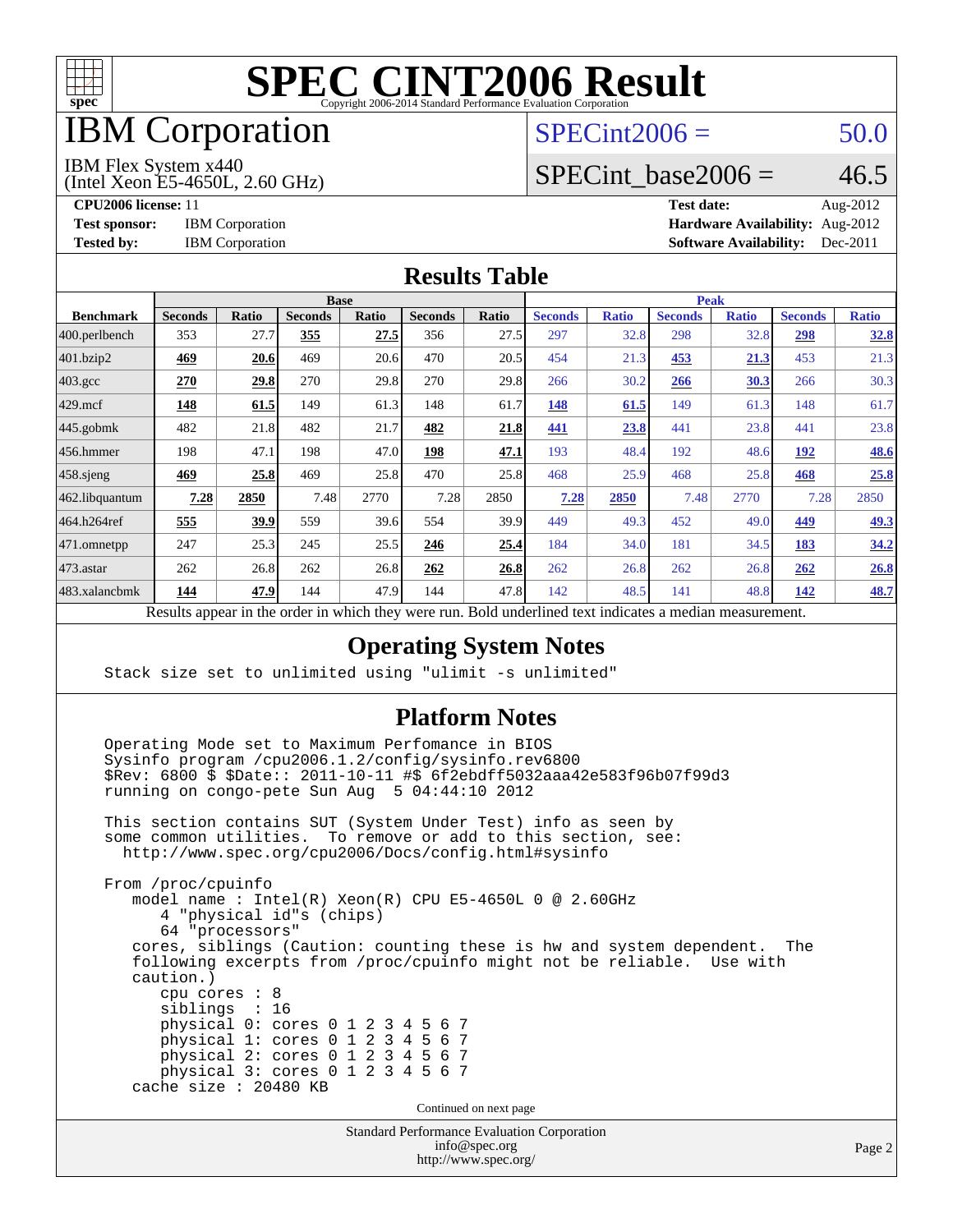

IBM Corporation

 $SPECint2006 = 50.0$  $SPECint2006 = 50.0$ 

(Intel Xeon E5-4650L, 2.60 GHz) IBM Flex System x440

SPECint base2006 =  $46.5$ 

**[Test sponsor:](http://www.spec.org/auto/cpu2006/Docs/result-fields.html#Testsponsor)** IBM Corporation **[Hardware Availability:](http://www.spec.org/auto/cpu2006/Docs/result-fields.html#HardwareAvailability)** Aug-2012

**[CPU2006 license:](http://www.spec.org/auto/cpu2006/Docs/result-fields.html#CPU2006license)** 11 **[Test date:](http://www.spec.org/auto/cpu2006/Docs/result-fields.html#Testdate)** Aug-2012 **[Tested by:](http://www.spec.org/auto/cpu2006/Docs/result-fields.html#Testedby)** IBM Corporation **IBM** Corporation **[Software Availability:](http://www.spec.org/auto/cpu2006/Docs/result-fields.html#SoftwareAvailability)** Dec-2011

#### **[Platform Notes \(Continued\)](http://www.spec.org/auto/cpu2006/Docs/result-fields.html#PlatformNotes)**

 From /proc/meminfo MemTotal: 264501784 kB HugePages\_Total: 0<br>Hugepagesize: 2048 kB Hugepagesize: /usr/bin/lsb\_release -d Red Hat Enterprise Linux Server release 6.2 (Santiago) From /etc/\*release\* /etc/\*version\* redhat-release: Red Hat Enterprise Linux Server release 6.2 (Santiago) system-release: Red Hat Enterprise Linux Server release 6.2 (Santiago) system-release-cpe: cpe:/o:redhat:enterprise\_linux:6server:ga:server uname -a: Linux congo-pete 2.6.32-220.el6.x86\_64 #1 SMP Wed Nov 9 08:03:13 EST 2011 x86\_64 x86\_64 x86\_64 GNU/Linux run-level 3 Aug 3 16:36 SPEC is set to: /cpu2006.1.2 Filesystem Type Size Used Avail Use% Mounted on /dev/mapper/vg\_congopete-lv\_root ext4 264G 5.8G 245G 3% / Additional information from dmidecode: Memory: 32x Micron 36JSF1G72PZ-1G6M1 8 GB 1600 MHz 2 rank

(End of data from sysinfo program)

#### **[General Notes](http://www.spec.org/auto/cpu2006/Docs/result-fields.html#GeneralNotes)**

Environment variables set by runspec before the start of the run: KMP\_AFFINITY = "granularity=fine,scatter" LD\_LIBRARY\_PATH = "/cpu2006.1.2/libs/32:/cpu2006.1.2/libs/64" OMP\_NUM\_THREADS = "32"

 Binaries compiled on a system with 1x Core i7-860 CPU + 8GB memory using RHEL5.5 Transparent Huge Pages enabled with: echo always > /sys/kernel/mm/redhat\_transparent\_hugepage/enabled Filesystem page cache cleared with:<br>echo 1> /proc/sys/ym/drop cac /proc/sys/vm/drop\_caches

#### **[Base Compiler Invocation](http://www.spec.org/auto/cpu2006/Docs/result-fields.html#BaseCompilerInvocation)**

[C benchmarks](http://www.spec.org/auto/cpu2006/Docs/result-fields.html#Cbenchmarks): [icc -m64](http://www.spec.org/cpu2006/results/res2012q3/cpu2006-20120810-24165.flags.html#user_CCbase_intel_icc_64bit_f346026e86af2a669e726fe758c88044)

Continued on next page

Standard Performance Evaluation Corporation [info@spec.org](mailto:info@spec.org) <http://www.spec.org/>

Page 3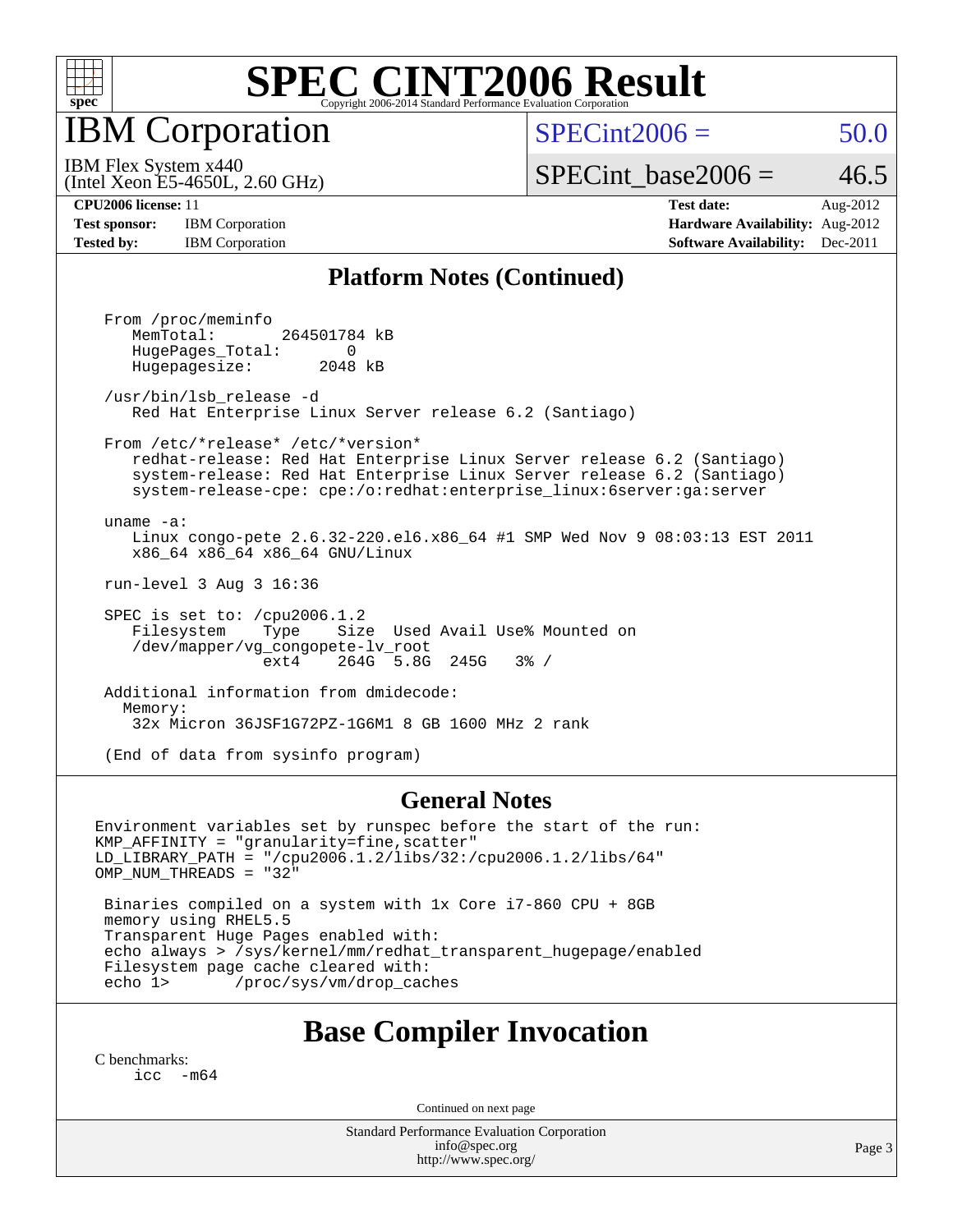

IBM Corporation

 $SPECint2006 = 50.0$  $SPECint2006 = 50.0$ 

(Intel Xeon E5-4650L, 2.60 GHz) IBM Flex System x440

SPECint base2006 =  $46.5$ 

**[CPU2006 license:](http://www.spec.org/auto/cpu2006/Docs/result-fields.html#CPU2006license)** 11 **[Test date:](http://www.spec.org/auto/cpu2006/Docs/result-fields.html#Testdate)** Aug-2012 **[Test sponsor:](http://www.spec.org/auto/cpu2006/Docs/result-fields.html#Testsponsor)** IBM Corporation **[Hardware Availability:](http://www.spec.org/auto/cpu2006/Docs/result-fields.html#HardwareAvailability)** Aug-2012 **[Tested by:](http://www.spec.org/auto/cpu2006/Docs/result-fields.html#Testedby)** IBM Corporation **[Software Availability:](http://www.spec.org/auto/cpu2006/Docs/result-fields.html#SoftwareAvailability)** Dec-2011

### **[Base Compiler Invocation \(Continued\)](http://www.spec.org/auto/cpu2006/Docs/result-fields.html#BaseCompilerInvocation)**

[C++ benchmarks:](http://www.spec.org/auto/cpu2006/Docs/result-fields.html#CXXbenchmarks) [icpc -m64](http://www.spec.org/cpu2006/results/res2012q3/cpu2006-20120810-24165.flags.html#user_CXXbase_intel_icpc_64bit_fc66a5337ce925472a5c54ad6a0de310)

#### **[Base Portability Flags](http://www.spec.org/auto/cpu2006/Docs/result-fields.html#BasePortabilityFlags)**

 400.perlbench: [-DSPEC\\_CPU\\_LP64](http://www.spec.org/cpu2006/results/res2012q3/cpu2006-20120810-24165.flags.html#b400.perlbench_basePORTABILITY_DSPEC_CPU_LP64) [-DSPEC\\_CPU\\_LINUX\\_X64](http://www.spec.org/cpu2006/results/res2012q3/cpu2006-20120810-24165.flags.html#b400.perlbench_baseCPORTABILITY_DSPEC_CPU_LINUX_X64) 401.bzip2: [-DSPEC\\_CPU\\_LP64](http://www.spec.org/cpu2006/results/res2012q3/cpu2006-20120810-24165.flags.html#suite_basePORTABILITY401_bzip2_DSPEC_CPU_LP64) 403.gcc: [-DSPEC\\_CPU\\_LP64](http://www.spec.org/cpu2006/results/res2012q3/cpu2006-20120810-24165.flags.html#suite_basePORTABILITY403_gcc_DSPEC_CPU_LP64) 429.mcf: [-DSPEC\\_CPU\\_LP64](http://www.spec.org/cpu2006/results/res2012q3/cpu2006-20120810-24165.flags.html#suite_basePORTABILITY429_mcf_DSPEC_CPU_LP64) 445.gobmk: [-DSPEC\\_CPU\\_LP64](http://www.spec.org/cpu2006/results/res2012q3/cpu2006-20120810-24165.flags.html#suite_basePORTABILITY445_gobmk_DSPEC_CPU_LP64) 456.hmmer: [-DSPEC\\_CPU\\_LP64](http://www.spec.org/cpu2006/results/res2012q3/cpu2006-20120810-24165.flags.html#suite_basePORTABILITY456_hmmer_DSPEC_CPU_LP64) 458.sjeng: [-DSPEC\\_CPU\\_LP64](http://www.spec.org/cpu2006/results/res2012q3/cpu2006-20120810-24165.flags.html#suite_basePORTABILITY458_sjeng_DSPEC_CPU_LP64) 462.libquantum: [-DSPEC\\_CPU\\_LP64](http://www.spec.org/cpu2006/results/res2012q3/cpu2006-20120810-24165.flags.html#suite_basePORTABILITY462_libquantum_DSPEC_CPU_LP64) [-DSPEC\\_CPU\\_LINUX](http://www.spec.org/cpu2006/results/res2012q3/cpu2006-20120810-24165.flags.html#b462.libquantum_baseCPORTABILITY_DSPEC_CPU_LINUX) 464.h264ref: [-DSPEC\\_CPU\\_LP64](http://www.spec.org/cpu2006/results/res2012q3/cpu2006-20120810-24165.flags.html#suite_basePORTABILITY464_h264ref_DSPEC_CPU_LP64) 471.omnetpp: [-DSPEC\\_CPU\\_LP64](http://www.spec.org/cpu2006/results/res2012q3/cpu2006-20120810-24165.flags.html#suite_basePORTABILITY471_omnetpp_DSPEC_CPU_LP64) 473.astar: [-DSPEC\\_CPU\\_LP64](http://www.spec.org/cpu2006/results/res2012q3/cpu2006-20120810-24165.flags.html#suite_basePORTABILITY473_astar_DSPEC_CPU_LP64) 483.xalancbmk: [-DSPEC\\_CPU\\_LP64](http://www.spec.org/cpu2006/results/res2012q3/cpu2006-20120810-24165.flags.html#suite_basePORTABILITY483_xalancbmk_DSPEC_CPU_LP64) [-DSPEC\\_CPU\\_LINUX](http://www.spec.org/cpu2006/results/res2012q3/cpu2006-20120810-24165.flags.html#b483.xalancbmk_baseCXXPORTABILITY_DSPEC_CPU_LINUX)

### **[Base Optimization Flags](http://www.spec.org/auto/cpu2006/Docs/result-fields.html#BaseOptimizationFlags)**

[C benchmarks](http://www.spec.org/auto/cpu2006/Docs/result-fields.html#Cbenchmarks):

[-xSSE4.2](http://www.spec.org/cpu2006/results/res2012q3/cpu2006-20120810-24165.flags.html#user_CCbase_f-xSSE42_f91528193cf0b216347adb8b939d4107) [-ipo](http://www.spec.org/cpu2006/results/res2012q3/cpu2006-20120810-24165.flags.html#user_CCbase_f-ipo) [-O3](http://www.spec.org/cpu2006/results/res2012q3/cpu2006-20120810-24165.flags.html#user_CCbase_f-O3) [-no-prec-div](http://www.spec.org/cpu2006/results/res2012q3/cpu2006-20120810-24165.flags.html#user_CCbase_f-no-prec-div) [-parallel](http://www.spec.org/cpu2006/results/res2012q3/cpu2006-20120810-24165.flags.html#user_CCbase_f-parallel) [-opt-prefetch](http://www.spec.org/cpu2006/results/res2012q3/cpu2006-20120810-24165.flags.html#user_CCbase_f-opt-prefetch) [-auto-p32](http://www.spec.org/cpu2006/results/res2012q3/cpu2006-20120810-24165.flags.html#user_CCbase_f-auto-p32)

[C++ benchmarks:](http://www.spec.org/auto/cpu2006/Docs/result-fields.html#CXXbenchmarks)

[-xSSE4.2](http://www.spec.org/cpu2006/results/res2012q3/cpu2006-20120810-24165.flags.html#user_CXXbase_f-xSSE42_f91528193cf0b216347adb8b939d4107) [-ipo](http://www.spec.org/cpu2006/results/res2012q3/cpu2006-20120810-24165.flags.html#user_CXXbase_f-ipo) [-O3](http://www.spec.org/cpu2006/results/res2012q3/cpu2006-20120810-24165.flags.html#user_CXXbase_f-O3) [-no-prec-div](http://www.spec.org/cpu2006/results/res2012q3/cpu2006-20120810-24165.flags.html#user_CXXbase_f-no-prec-div) [-opt-prefetch](http://www.spec.org/cpu2006/results/res2012q3/cpu2006-20120810-24165.flags.html#user_CXXbase_f-opt-prefetch) [-auto-p32](http://www.spec.org/cpu2006/results/res2012q3/cpu2006-20120810-24165.flags.html#user_CXXbase_f-auto-p32) [-Wl,-z,muldefs](http://www.spec.org/cpu2006/results/res2012q3/cpu2006-20120810-24165.flags.html#user_CXXbase_link_force_multiple1_74079c344b956b9658436fd1b6dd3a8a) [-L/smartheap -lsmartheap64](http://www.spec.org/cpu2006/results/res2012q3/cpu2006-20120810-24165.flags.html#user_CXXbase_SmartHeap64_5e654037dadeae1fe403ab4b4466e60b)

**[Base Other Flags](http://www.spec.org/auto/cpu2006/Docs/result-fields.html#BaseOtherFlags)**

[C benchmarks](http://www.spec.org/auto/cpu2006/Docs/result-fields.html#Cbenchmarks):

403.gcc: [-Dalloca=\\_alloca](http://www.spec.org/cpu2006/results/res2012q3/cpu2006-20120810-24165.flags.html#b403.gcc_baseEXTRA_CFLAGS_Dalloca_be3056838c12de2578596ca5467af7f3)

### **[Peak Compiler Invocation](http://www.spec.org/auto/cpu2006/Docs/result-fields.html#PeakCompilerInvocation)**

[C benchmarks \(except as noted below\)](http://www.spec.org/auto/cpu2006/Docs/result-fields.html#Cbenchmarksexceptasnotedbelow):  $\text{icc}$  -m64

400.perlbench: [icc -m32](http://www.spec.org/cpu2006/results/res2012q3/cpu2006-20120810-24165.flags.html#user_peakCCLD400_perlbench_intel_icc_a6a621f8d50482236b970c6ac5f55f93)

445.gobmk: [icc -m32](http://www.spec.org/cpu2006/results/res2012q3/cpu2006-20120810-24165.flags.html#user_peakCCLD445_gobmk_intel_icc_a6a621f8d50482236b970c6ac5f55f93)

Continued on next page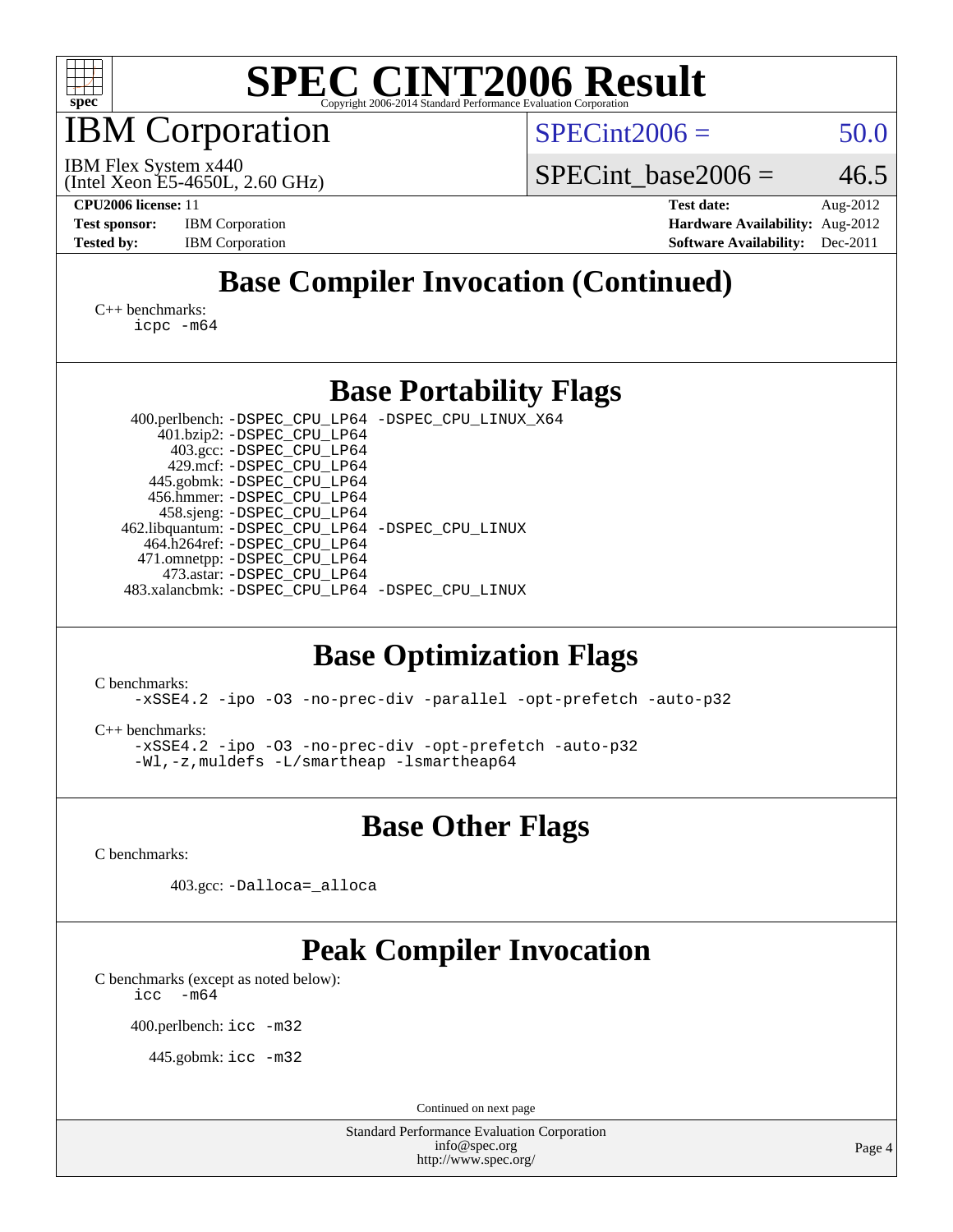

IBM Corporation

 $SPECint2006 = 50.0$  $SPECint2006 = 50.0$ 

(Intel Xeon E5-4650L, 2.60 GHz) IBM Flex System x440

SPECint base2006 =  $46.5$ 

**[CPU2006 license:](http://www.spec.org/auto/cpu2006/Docs/result-fields.html#CPU2006license)** 11 **[Test date:](http://www.spec.org/auto/cpu2006/Docs/result-fields.html#Testdate)** Aug-2012 **[Test sponsor:](http://www.spec.org/auto/cpu2006/Docs/result-fields.html#Testsponsor)** IBM Corporation **[Hardware Availability:](http://www.spec.org/auto/cpu2006/Docs/result-fields.html#HardwareAvailability)** Aug-2012 **[Tested by:](http://www.spec.org/auto/cpu2006/Docs/result-fields.html#Testedby)** IBM Corporation **[Software Availability:](http://www.spec.org/auto/cpu2006/Docs/result-fields.html#SoftwareAvailability)** Dec-2011

### **[Peak Compiler Invocation \(Continued\)](http://www.spec.org/auto/cpu2006/Docs/result-fields.html#PeakCompilerInvocation)**

464.h264ref: [icc -m32](http://www.spec.org/cpu2006/results/res2012q3/cpu2006-20120810-24165.flags.html#user_peakCCLD464_h264ref_intel_icc_a6a621f8d50482236b970c6ac5f55f93)

[C++ benchmarks \(except as noted below\):](http://www.spec.org/auto/cpu2006/Docs/result-fields.html#CXXbenchmarksexceptasnotedbelow) [icpc -m32](http://www.spec.org/cpu2006/results/res2012q3/cpu2006-20120810-24165.flags.html#user_CXXpeak_intel_icpc_4e5a5ef1a53fd332b3c49e69c3330699)

473.astar: [icpc -m64](http://www.spec.org/cpu2006/results/res2012q3/cpu2006-20120810-24165.flags.html#user_peakCXXLD473_astar_intel_icpc_64bit_fc66a5337ce925472a5c54ad6a0de310)

**[Peak Portability Flags](http://www.spec.org/auto/cpu2006/Docs/result-fields.html#PeakPortabilityFlags)**

 400.perlbench: [-DSPEC\\_CPU\\_LINUX\\_IA32](http://www.spec.org/cpu2006/results/res2012q3/cpu2006-20120810-24165.flags.html#b400.perlbench_peakCPORTABILITY_DSPEC_CPU_LINUX_IA32) 401.bzip2: [-DSPEC\\_CPU\\_LP64](http://www.spec.org/cpu2006/results/res2012q3/cpu2006-20120810-24165.flags.html#suite_peakPORTABILITY401_bzip2_DSPEC_CPU_LP64) 403.gcc: [-DSPEC\\_CPU\\_LP64](http://www.spec.org/cpu2006/results/res2012q3/cpu2006-20120810-24165.flags.html#suite_peakPORTABILITY403_gcc_DSPEC_CPU_LP64) 429.mcf: [-DSPEC\\_CPU\\_LP64](http://www.spec.org/cpu2006/results/res2012q3/cpu2006-20120810-24165.flags.html#suite_peakPORTABILITY429_mcf_DSPEC_CPU_LP64) 456.hmmer: [-DSPEC\\_CPU\\_LP64](http://www.spec.org/cpu2006/results/res2012q3/cpu2006-20120810-24165.flags.html#suite_peakPORTABILITY456_hmmer_DSPEC_CPU_LP64) 458.sjeng: [-DSPEC\\_CPU\\_LP64](http://www.spec.org/cpu2006/results/res2012q3/cpu2006-20120810-24165.flags.html#suite_peakPORTABILITY458_sjeng_DSPEC_CPU_LP64) 462.libquantum: [-DSPEC\\_CPU\\_LP64](http://www.spec.org/cpu2006/results/res2012q3/cpu2006-20120810-24165.flags.html#suite_peakPORTABILITY462_libquantum_DSPEC_CPU_LP64) [-DSPEC\\_CPU\\_LINUX](http://www.spec.org/cpu2006/results/res2012q3/cpu2006-20120810-24165.flags.html#b462.libquantum_peakCPORTABILITY_DSPEC_CPU_LINUX) 473.astar: [-DSPEC\\_CPU\\_LP64](http://www.spec.org/cpu2006/results/res2012q3/cpu2006-20120810-24165.flags.html#suite_peakPORTABILITY473_astar_DSPEC_CPU_LP64) 483.xalancbmk: [-DSPEC\\_CPU\\_LINUX](http://www.spec.org/cpu2006/results/res2012q3/cpu2006-20120810-24165.flags.html#b483.xalancbmk_peakCXXPORTABILITY_DSPEC_CPU_LINUX)

#### **[Peak Optimization Flags](http://www.spec.org/auto/cpu2006/Docs/result-fields.html#PeakOptimizationFlags)**

[C benchmarks](http://www.spec.org/auto/cpu2006/Docs/result-fields.html#Cbenchmarks):

 $400.$ perlbench:  $-xSSE4$ .  $2(pass 2)$  -prof-qen(pass 1) [-ipo](http://www.spec.org/cpu2006/results/res2012q3/cpu2006-20120810-24165.flags.html#user_peakPASS2_CFLAGSPASS2_LDCFLAGS400_perlbench_f-ipo)(pass 2) [-O3](http://www.spec.org/cpu2006/results/res2012q3/cpu2006-20120810-24165.flags.html#user_peakPASS2_CFLAGSPASS2_LDCFLAGS400_perlbench_f-O3)(pass 2) [-no-prec-div](http://www.spec.org/cpu2006/results/res2012q3/cpu2006-20120810-24165.flags.html#user_peakPASS2_CFLAGSPASS2_LDCFLAGS400_perlbench_f-no-prec-div)(pass 2) [-prof-use](http://www.spec.org/cpu2006/results/res2012q3/cpu2006-20120810-24165.flags.html#user_peakPASS2_CFLAGSPASS2_LDCFLAGS400_perlbench_prof_use_bccf7792157ff70d64e32fe3e1250b55)(pass 2) [-opt-prefetch](http://www.spec.org/cpu2006/results/res2012q3/cpu2006-20120810-24165.flags.html#user_peakCOPTIMIZE400_perlbench_f-opt-prefetch) [-ansi-alias](http://www.spec.org/cpu2006/results/res2012q3/cpu2006-20120810-24165.flags.html#user_peakCOPTIMIZE400_perlbench_f-ansi-alias) 401.bzip2: [-xSSE4.2](http://www.spec.org/cpu2006/results/res2012q3/cpu2006-20120810-24165.flags.html#user_peakPASS2_CFLAGSPASS2_LDCFLAGS401_bzip2_f-xSSE42_f91528193cf0b216347adb8b939d4107)(pass 2) [-prof-gen](http://www.spec.org/cpu2006/results/res2012q3/cpu2006-20120810-24165.flags.html#user_peakPASS1_CFLAGSPASS1_LDCFLAGS401_bzip2_prof_gen_e43856698f6ca7b7e442dfd80e94a8fc)(pass 1) [-ipo](http://www.spec.org/cpu2006/results/res2012q3/cpu2006-20120810-24165.flags.html#user_peakPASS2_CFLAGSPASS2_LDCFLAGS401_bzip2_f-ipo)(pass 2) [-O3](http://www.spec.org/cpu2006/results/res2012q3/cpu2006-20120810-24165.flags.html#user_peakPASS2_CFLAGSPASS2_LDCFLAGS401_bzip2_f-O3)(pass 2) [-no-prec-div](http://www.spec.org/cpu2006/results/res2012q3/cpu2006-20120810-24165.flags.html#user_peakCOPTIMIZEPASS2_CFLAGSPASS2_LDCFLAGS401_bzip2_f-no-prec-div) [-prof-use](http://www.spec.org/cpu2006/results/res2012q3/cpu2006-20120810-24165.flags.html#user_peakPASS2_CFLAGSPASS2_LDCFLAGS401_bzip2_prof_use_bccf7792157ff70d64e32fe3e1250b55)(pass 2) [-auto-ilp32](http://www.spec.org/cpu2006/results/res2012q3/cpu2006-20120810-24165.flags.html#user_peakCOPTIMIZE401_bzip2_f-auto-ilp32) [-opt-prefetch](http://www.spec.org/cpu2006/results/res2012q3/cpu2006-20120810-24165.flags.html#user_peakCOPTIMIZE401_bzip2_f-opt-prefetch) [-ansi-alias](http://www.spec.org/cpu2006/results/res2012q3/cpu2006-20120810-24165.flags.html#user_peakCOPTIMIZE401_bzip2_f-ansi-alias) 403.gcc: [-xSSE4.2](http://www.spec.org/cpu2006/results/res2012q3/cpu2006-20120810-24165.flags.html#user_peakCOPTIMIZE403_gcc_f-xSSE42_f91528193cf0b216347adb8b939d4107) [-ipo](http://www.spec.org/cpu2006/results/res2012q3/cpu2006-20120810-24165.flags.html#user_peakCOPTIMIZE403_gcc_f-ipo) [-O3](http://www.spec.org/cpu2006/results/res2012q3/cpu2006-20120810-24165.flags.html#user_peakCOPTIMIZE403_gcc_f-O3) [-no-prec-div](http://www.spec.org/cpu2006/results/res2012q3/cpu2006-20120810-24165.flags.html#user_peakCOPTIMIZE403_gcc_f-no-prec-div) [-inline-calloc](http://www.spec.org/cpu2006/results/res2012q3/cpu2006-20120810-24165.flags.html#user_peakCOPTIMIZE403_gcc_f-inline-calloc) [-opt-malloc-options=3](http://www.spec.org/cpu2006/results/res2012q3/cpu2006-20120810-24165.flags.html#user_peakCOPTIMIZE403_gcc_f-opt-malloc-options_13ab9b803cf986b4ee62f0a5998c2238) [-auto-ilp32](http://www.spec.org/cpu2006/results/res2012q3/cpu2006-20120810-24165.flags.html#user_peakCOPTIMIZE403_gcc_f-auto-ilp32)  $429$ .mcf: basepeak = yes 445.gobmk: [-xSSE4.2](http://www.spec.org/cpu2006/results/res2012q3/cpu2006-20120810-24165.flags.html#user_peakPASS2_CFLAGSPASS2_LDCFLAGS445_gobmk_f-xSSE42_f91528193cf0b216347adb8b939d4107)(pass 2) [-prof-gen](http://www.spec.org/cpu2006/results/res2012q3/cpu2006-20120810-24165.flags.html#user_peakPASS1_CFLAGSPASS1_LDCFLAGS445_gobmk_prof_gen_e43856698f6ca7b7e442dfd80e94a8fc)(pass 1) [-prof-use](http://www.spec.org/cpu2006/results/res2012q3/cpu2006-20120810-24165.flags.html#user_peakPASS2_CFLAGSPASS2_LDCFLAGS445_gobmk_prof_use_bccf7792157ff70d64e32fe3e1250b55)(pass 2) [-ansi-alias](http://www.spec.org/cpu2006/results/res2012q3/cpu2006-20120810-24165.flags.html#user_peakCOPTIMIZE445_gobmk_f-ansi-alias) 456.hmmer: [-xSSE4.2](http://www.spec.org/cpu2006/results/res2012q3/cpu2006-20120810-24165.flags.html#user_peakCOPTIMIZE456_hmmer_f-xSSE42_f91528193cf0b216347adb8b939d4107) [-ipo](http://www.spec.org/cpu2006/results/res2012q3/cpu2006-20120810-24165.flags.html#user_peakCOPTIMIZE456_hmmer_f-ipo) [-O3](http://www.spec.org/cpu2006/results/res2012q3/cpu2006-20120810-24165.flags.html#user_peakCOPTIMIZE456_hmmer_f-O3) [-no-prec-div](http://www.spec.org/cpu2006/results/res2012q3/cpu2006-20120810-24165.flags.html#user_peakCOPTIMIZE456_hmmer_f-no-prec-div) [-unroll2](http://www.spec.org/cpu2006/results/res2012q3/cpu2006-20120810-24165.flags.html#user_peakCOPTIMIZE456_hmmer_f-unroll_784dae83bebfb236979b41d2422d7ec2) [-auto-ilp32](http://www.spec.org/cpu2006/results/res2012q3/cpu2006-20120810-24165.flags.html#user_peakCOPTIMIZE456_hmmer_f-auto-ilp32) [-ansi-alias](http://www.spec.org/cpu2006/results/res2012q3/cpu2006-20120810-24165.flags.html#user_peakCOPTIMIZE456_hmmer_f-ansi-alias) 458.sjeng: [-xSSE4.2](http://www.spec.org/cpu2006/results/res2012q3/cpu2006-20120810-24165.flags.html#user_peakPASS2_CFLAGSPASS2_LDCFLAGS458_sjeng_f-xSSE42_f91528193cf0b216347adb8b939d4107)(pass 2) [-prof-gen](http://www.spec.org/cpu2006/results/res2012q3/cpu2006-20120810-24165.flags.html#user_peakPASS1_CFLAGSPASS1_LDCFLAGS458_sjeng_prof_gen_e43856698f6ca7b7e442dfd80e94a8fc)(pass 1) [-ipo](http://www.spec.org/cpu2006/results/res2012q3/cpu2006-20120810-24165.flags.html#user_peakPASS2_CFLAGSPASS2_LDCFLAGS458_sjeng_f-ipo)(pass 2) [-O3](http://www.spec.org/cpu2006/results/res2012q3/cpu2006-20120810-24165.flags.html#user_peakPASS2_CFLAGSPASS2_LDCFLAGS458_sjeng_f-O3)(pass 2) [-no-prec-div](http://www.spec.org/cpu2006/results/res2012q3/cpu2006-20120810-24165.flags.html#user_peakPASS2_CFLAGSPASS2_LDCFLAGS458_sjeng_f-no-prec-div)(pass 2) [-prof-use](http://www.spec.org/cpu2006/results/res2012q3/cpu2006-20120810-24165.flags.html#user_peakPASS2_CFLAGSPASS2_LDCFLAGS458_sjeng_prof_use_bccf7792157ff70d64e32fe3e1250b55)(pass 2) [-unroll4](http://www.spec.org/cpu2006/results/res2012q3/cpu2006-20120810-24165.flags.html#user_peakCOPTIMIZE458_sjeng_f-unroll_4e5e4ed65b7fd20bdcd365bec371b81f)

Continued on next page